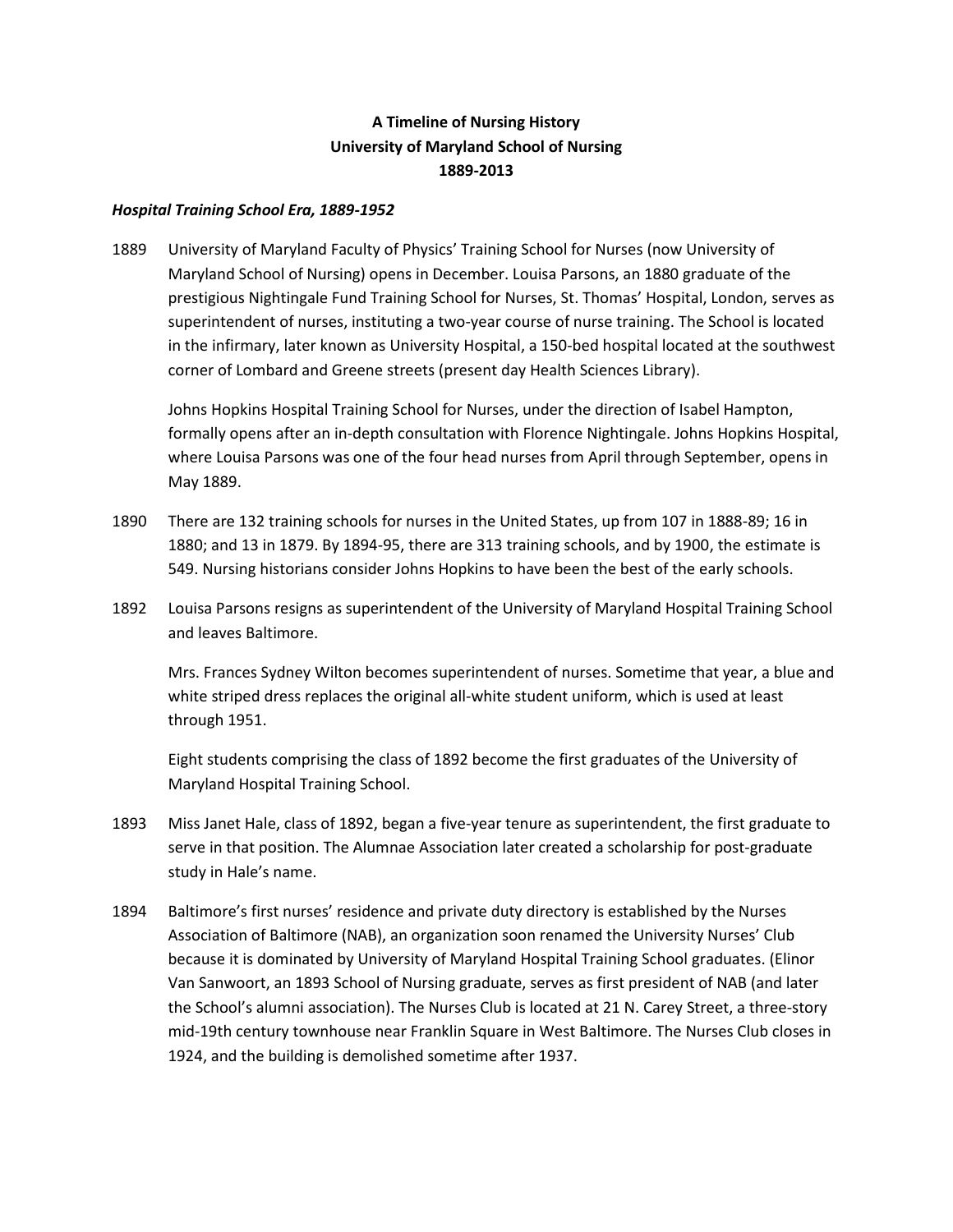- 1895 The Nurses' Associated Alumnae of the United States and Canada is founded. In 1911, the organization divides along national lines, with the U.S. group adopting the name *American Nurses Association*.
- 1897 A third year is added to nurses' training by the University of Maryland Faculty of Physics. The eight-member class of 1900 becomes the first graduates of the three-year program. An idea first proposed by Isabel A. Hampton in 1893, a third year is added to training programs at the University of Pennsylvania Hospital in 1894 and Johns Hopkins in 1895.

A new, five‐story, 185‐bed University Hospital opens at the southwest corner of Lombard and Greene streets. It replaces older sections of the hospital dating from 1823 and 1853, and incorporates an 1873 addition along Greene Street. It is demolished in 1974.

The University of Maryland Nurses Alumnae Association is created when a group of graduates adopts a constitution. By April 1898, 44 of the School's 57 graduates are members.

1898 Mary M. McKechnie is named superintendent of the School of Nursing.

United States and Spain go to war. Louisa Parsons becomes a contract nurse with the U.S. Army, serving briefly at Fort McPherson outside Atlanta. School of Nursing students care for sick and wounded soldiers at University Hospital. Spain surrenders in August, yet many nurses serve through spring 1899. The nation's first nursing program in an academic setting is offered at Teacher's College, Columbia University. The program is elevated to departmental status in 1910.

1900 Katherine A. Taylor is named superintendent of the School of Nursing.

The School of Nursing's Nightingale cap, affectionately known as the "Flossie," becomes the graduate cap some time after spring 1900. Up until then, students and graduates wore the Flossie, which they were responsible for making, laundering, and fluting. Katharine A. Taylor designs a simpler, less elaborate cap for students, which is first worn by the class of 1901.

The School's first three‐year class (11‐member Class of 1900) graduates.

*American Journal of Nursing* begins publication. There are approximately 550 training schools in the nation.

1903 The Nurses Alumnae Association of the University of Maryland is incorporated by five members of the executive committee. The association adopts as its emblem the Class of 1894 pin, which was designed by Tiffany of New York.

School of Nursing faculty and alumni help create the Maryland State Association of Graduate Nurses (MSAGN). Superintendent Katherine A. Taylor is elected vice president and V. Catherine Weitzel joins the board of directors. In 1921, the MSAGN becomes the Maryland State Nurses Association (now the Maryland Nurses Association).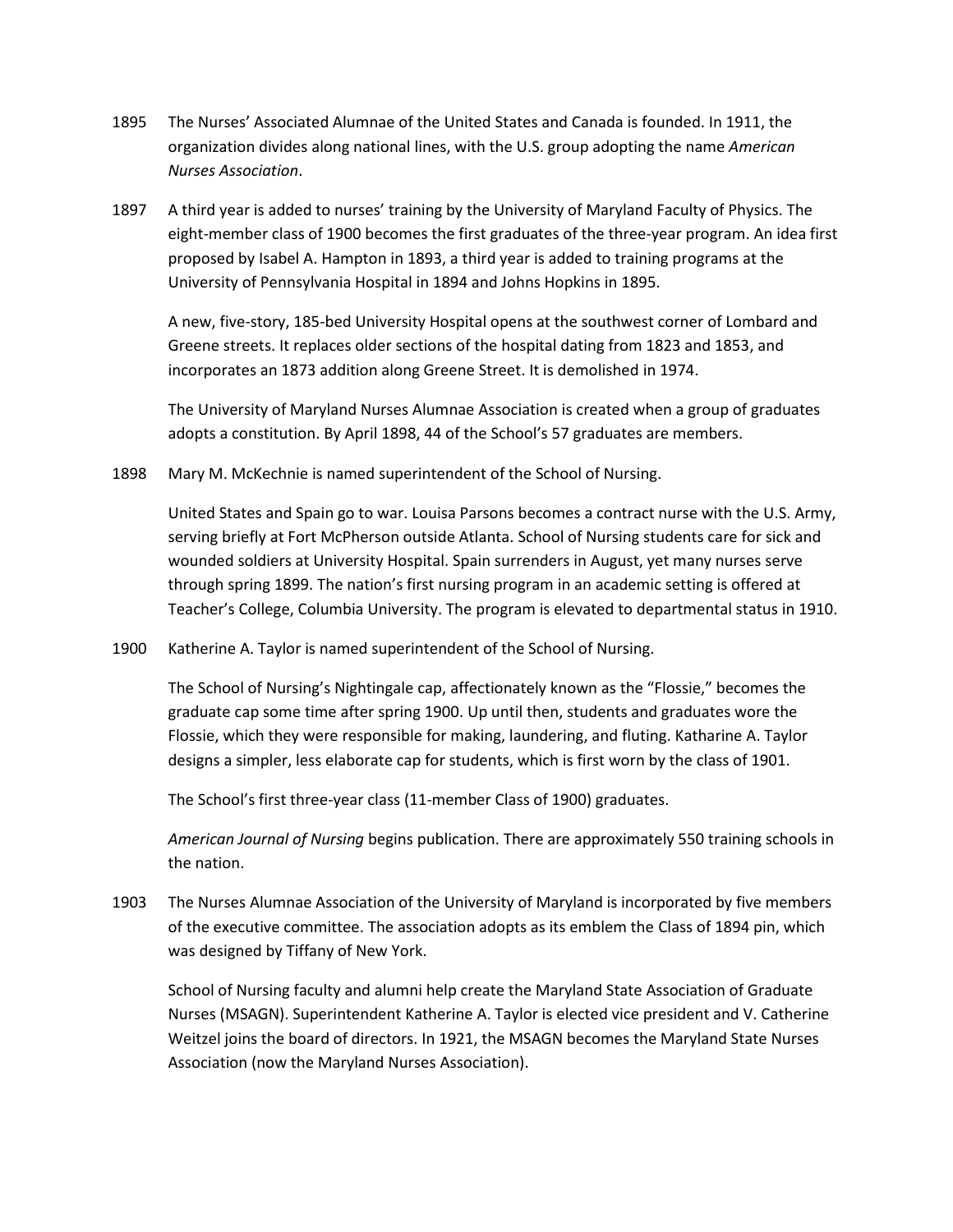North Carolina becomes the first state to pass a Nurse Practice Act, followed by New Jersey, New York, and Virginia.

1904 Nettie L. Flannigan is named superintendent of the School of Nursing.

Maryland's legislature passes the state's first Nurse Practice Act, which calls for state examination and registration of nurses and the creation of a State Board of Examiners of Nurses. The first group of five examiners includes School of Nursing graduates Agnes M. Maupin, Class of 1898 and Emma J. Daly, Class of 1893.

The School of Nursing starts to provide nurses (students and graduates) to the Hospital for the Relief of Crippled and Deformed Children, located at Charles and 20th streets. (Better known as "Dr. Taylor's Hospital," it becomes part of the James L. Kernan Hospital around 1910.) As part of the affiliation agreement, students receive room and board and \$5 per month.

1905 The Class of 1905 publishes *The Oepatteveia*, the first yearbook devoted solely to the training school. Before that, nursing students received only brief mention in the yearbooks assembled by the schools of medicine, law, and dentistry.

The Maryland State Board of Examiners of Nurses begins registering nurses—some 200 in the first year. M. Adelaide Nutting, superintendent of Johns Hopkins School of Nursing, becomes the first registrant, while 10 of the first 20 are University of Maryland Hospital graduates.

1907 Maryland gives its first state board examination; 33 of 34 graduate nurses pass. (Of the 35 graduate nurses to apply to take the examination, 17 are from the School of Nursing and 18 are from Johns Hopkins.)

The National Association of Colored Graduate Nurses is formed.

- 1908 Bertha Wilson is named superintendent of the School of Nursing.
- 1909 The Maryland State Society of Superintendents of Training Schools for Nurses is formed at the urging of the State Board of Examiners of Nurses. It was incorporated in 1913 as the Maryland State League of Nursing Education.

The Bureau of Public Health Nursing in Baltimore City is organized.

1910 Alice F. Bell, Class of 1907, is named superintendent of the School of Nursing.

Elizabeth Lee Collins, Class of 1896, becomes the first School of Nursing graduate to work for the Baltimore City Health Department when she joins its newly formed Tuberculosis Division.

- 1911 Ethel Palmer Clark is named superintendent of the School of Nursing.
- 1912 The Maryland State Board of Examiners of Nurses publishes the first state nursing curriculum, establishing a two‐tier hierarchy of schools. "A-level" schools offer 476 hours of organized instruction, while "B-level" schools offer a minimum of 260 hours. The board also publishes its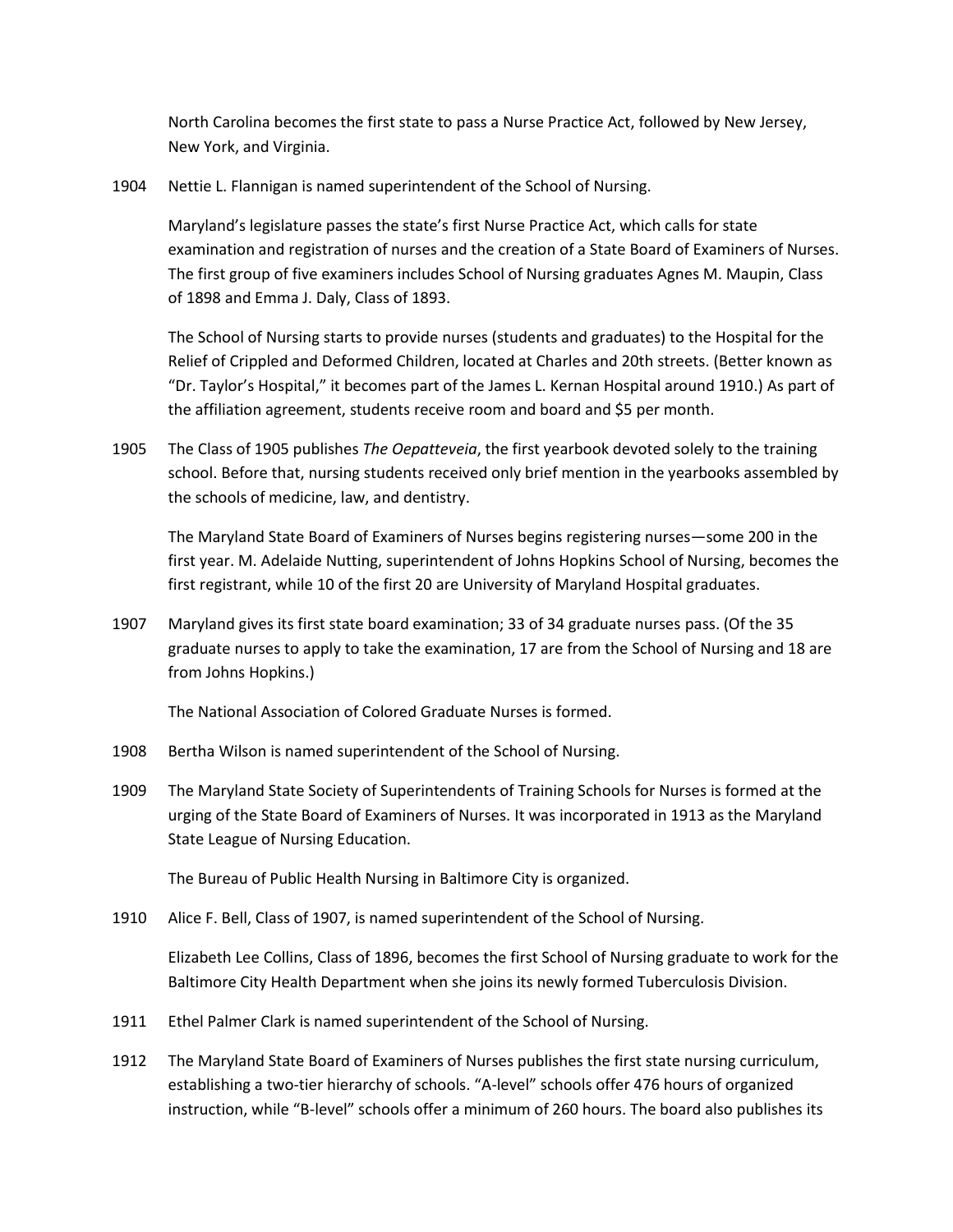first list of approved schools following several years of inspections and detailed reports. The School of Nursing, which offers some 300 classroom hours, appears to be a "B-level" school.

M. Adelaide Nutting publishes *The Educational Status of Nursing*, a comprehensive analysis that exposes appalling practices and working conditions for student nurses.

The National Organization for Public Health Nursing (NOPHN) is formed.

1914 Mary E. Sullivan, Class of 1911, is named superintendent of the School of Nursing.

The School of Nursing receives its first training mannequin, "Annabel Lee," a gift from the Women's Auxiliary Board of University Hospital.

1916 Louisa Parsons dies at her home near Reading, England after a long illness. In her will, Parsons bequeaths the trustees of the University Nurses Club (then located at 21 N. Carey Street) her many war medals and \$10,000. Parsons stipulates that the income from the invested bequest should be used as a sick fund for members of the Nurses Club who "trained at the Maryland University Hospital."

The Maryland Nurse Practice Act is amended, making registration mandatory for anyone who wants to be called an "RN." Non-registered nurses are allowed to call themselves "trained nurses" until 1926.

Alice F. Bell, Class of 1907, former superintendent of the School of Nursing, begins inspecting state nursing schools for the Maryland State Board of Examiners of Nurses.

1917 Helen V. Wise, Class of 1902, is named superintendent of the School of Nursing.

The United States enters World War I. In June, University Hospital organizes Base Camp Hospital No. 42. From then until September 1919, 33 School of Nursing graduates serve in the military (18 in foreign service; 15 at home). Two graduates die while serving.

National League of Nursing Education (NLNE) produces a *Standard Curriculum Guide for Schools of Nursing* encouraging higher educational standards in hospital‐based schools.

- 1919 Ellen Stewart is named superintendent of the School of Nursing.
- 1920 A state university system is created when the University of Maryland professional schools consolidate with the Maryland State College of Agriculture. The School of Nursing becomes a separate unit but remains under the administration of University Hospital.
- 1921 The Nurses' Alumnae Association begins publication of the *Bulletin.*

*The Goldmark Report*, a landmark study by sociologist Josephine Goldmark, is published as *Nursing and Nursing Education in the United States*.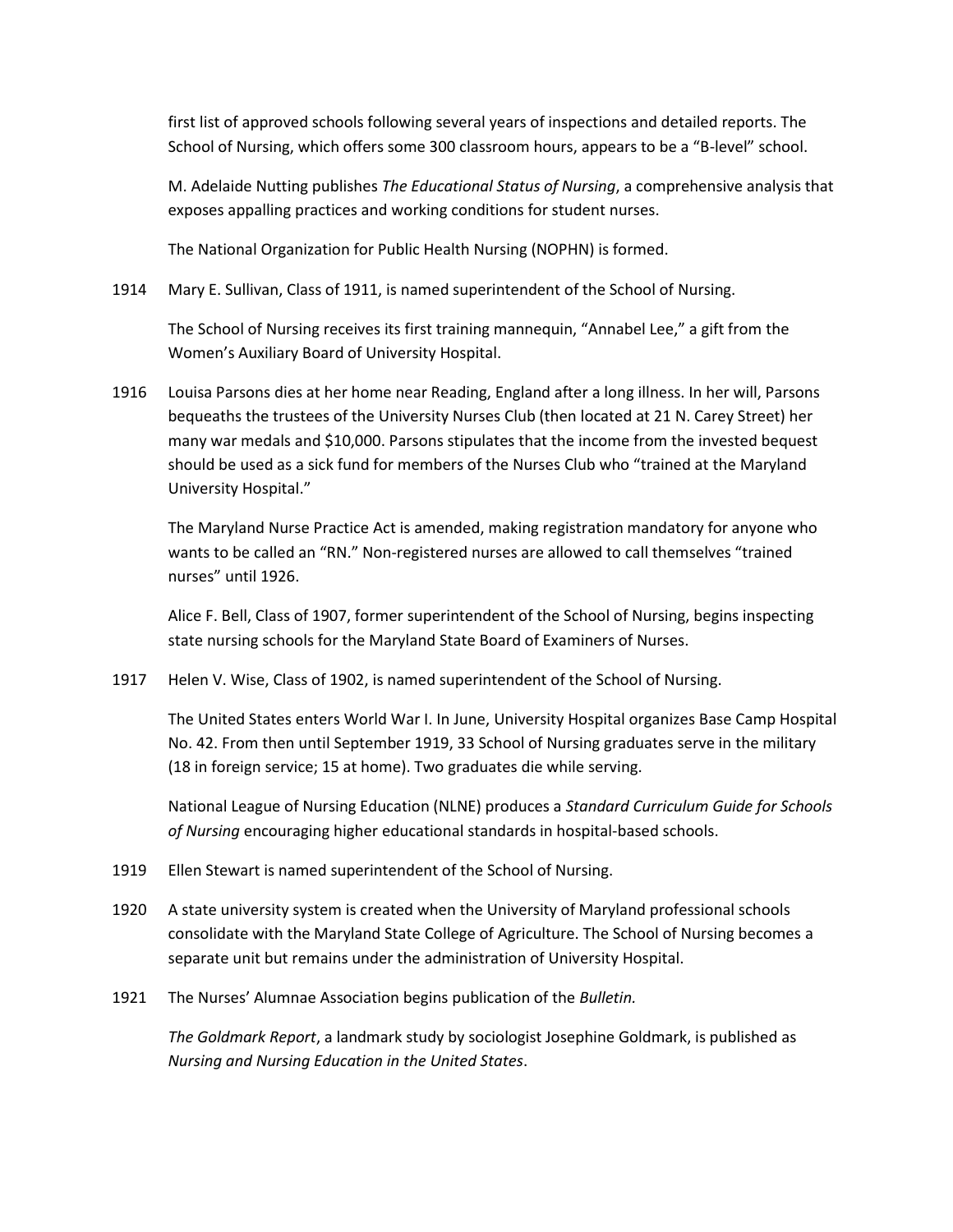1922 Annie Crighton (Johns Hopkins Hospital 1915) begins her 21‐year tenure as superintendent of the School of Nursing.

Parsons Hall, a six‐story nurses' residence for 80 students, is dedicated. It is enlarged in the 1920s and in 1944, converted to faculty office space in 1984, and demolished in March 1998.

Encouraged by Ethel Palmer Clarke, Class of 1906, their director, students at Indiana University School of Nursing form Sigma Theta Tau, the country's first national nursing honor society. Clarke, who served as superintendent/director between 1915‐1931, became known as the "Mother of Sigma Theta Tau."

- 1923 Yale University School of Nursing is established with Annie W. Goodrich as its first dean. Its generic but innovative program enrolls students wishing to become nurses. Yale and some other programs become the national model for basic collegiate nursing education.
- 1924 The School of Nursing begins an affiliation with Johns Hopkins Hospital in pediatrics (discontinued in October 1926) and psychiatry (through 1929).
- 1925 The School of Nursing introduces a five-year program leading to a joint Bachelor of Science degree and diploma in nursing. Under the plan, students take two years of arts and sciences courses at the College Park campus and then spend three years in Baltimore at the School of Nursing. An important step in raising academic standards, the program is not terribly popular the first five‐year program students aren't matriculated until 1934.

The School of Nursing stops paying students a \$5 per month stipend, a practice which began in 1889. Also called "allowances," stipends ranged from \$5‐\$14/month.

Administrative oversight of the School of Nursing is transferred from the Medical School and University Hospital to the Board of Regents and President of the University of Maryland.

- 1926 A 30‐bed children's department opens in University Hospital; the School of Nursing ends its affiliation in pediatrics with Johns Hopkins Hospital.
- 1928 The Maryland Board of Examiners of Nurses issues a second nursing curriculum, updating its two‐tiered ranking system introduced in 1912.

The Committee on the Grading of Nursing Schools publishes *Nurses, Patients and Pocketbooks.* 

The number of American hospital training schools for nurses peaks at 2,300 in the late 1920s.

- 1929 School of Nursing students begin paying an entrance fee of \$30. The fee is raised to \$50 in 1933. *Nursing Education Bulletin*, the nation's first research journal, begins publication by Teachers College, Columbia University.
- 1933 The Association of Collegiate Schools of Nursing in the U.S. is established.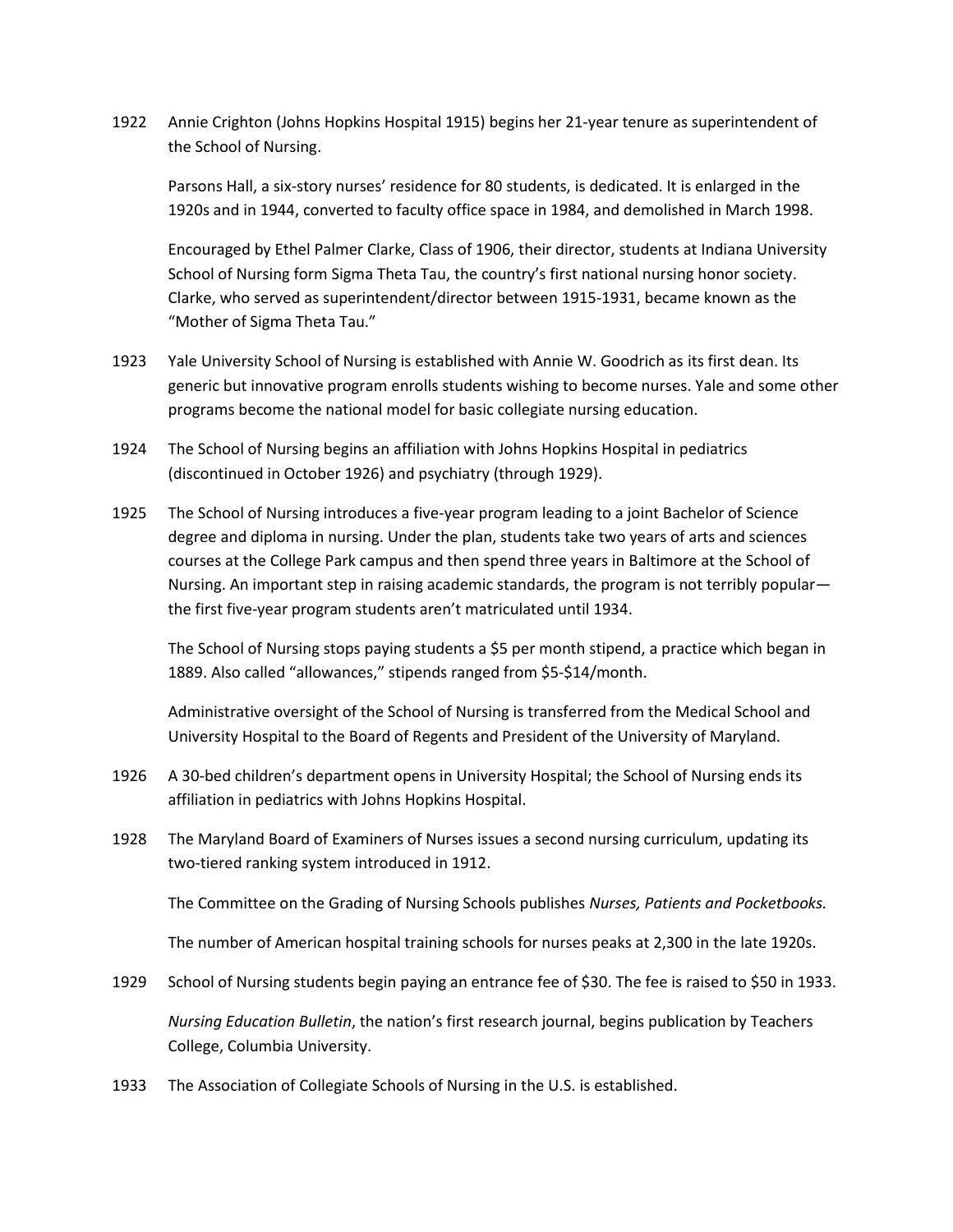1934 The new 10‐story, 435‐bed University Hospital opens at Greene and Redwood streets. The 1897 building becomes an outpatient department.

The School of Nursing begins an affiliation with Sheppard‐Pratt Hospital, giving students a three‐month rotation in psychiatric nursing.

- 1935 The School of Nursing becomes affiliated with the Western Health District of the Baltimore City Health Department. Students begin clinical rotations in public health through this agency of local government.
- 1937 The NLNE curriculum, issued in 1917 and revised in 1927, is revised for a second time. It calls for 1,200‐1,300 classroom hours and lab work along with 4,800 hours of nursing practice.
- 1940 The School of Nursing celebrates its  $50<sup>th</sup>$  anniversary (1889-1939).

The Maryland Board of Examiners of Nurses issues a third curriculum.

- 1941 The United States enters World War II. Some 140 School of Nursing graduates serve in the armed forces and national service organizations, both at home and abroad. The University-organized  $42^{nd}$  and  $142^{nd}$  General Hospital units, which include 22 and five graduates respectively, serve from April 1942 to August 1945. One graduate, Louise Hollister, Class of 1939, dies while serving in Australia.
- 1943 Annie Crighton's 21‐year tenure as superintendent of nurses ends.

Ivy Clifford takes over as director of nursing and nursing education.

The U.S. Cadet Nurse Corps is created by the Bolton Act (named for Rep. Frances Payne Bolton, R‐Ohio). The \$176-million program, administered by the U.S. Public Health Service under Lucile Petry Leone, lasts until June 30, 1948.

A School of Nursing Student Government Association is created.

1944 The sleeves of student uniforms are shortened reportedly due to a shortage of material because of the war. Students began wearing French cuffs with pearl cuff links. The class of 1945, then about to become seniors, adds a black band to their student cap.

A third class enters the School of Nursing in June, joining two other classes formed in March and October, in response to wartime shortages of nurses.

School of Nursing graduates are active in local public health efforts: Baltimore City Health Department (50 graduates); Babies' Milk Fund Association (41); Instructive Visiting Nurses Association (50); and industrial nursing (25).

1946 Florence M. Gipe becomes director of nursing education and nursing services, thus beginning a 20‐year tenure that would transform the School.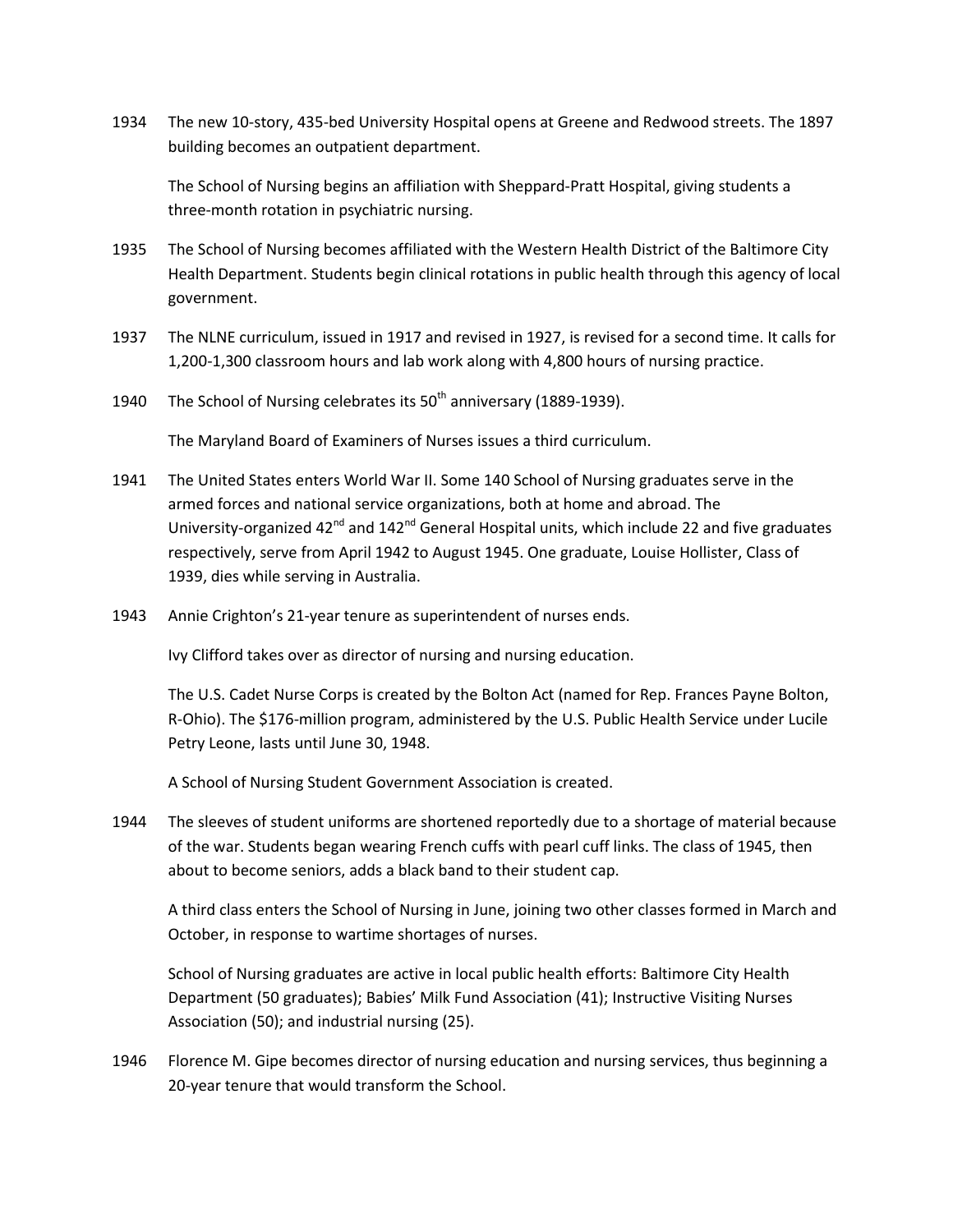School of Nursing students begin publishing *Medicine Dropper*, a twice‐monthly newsletter.

- 1947 The Class of 1947, composed of 87 graduates from March, June, and October sections, becomes the School of Nursing's largest graduating class.
- 1948 Esther L. Brown publishes *Nursing for the Future*, an influential study offering 28 important recommendations.
- 1949 Eli Ginsburg of Columbia University publishes *A Program for the Nursing Profession* in which he calls for division of nursing functions into two groups: professional and practical nurses.

Esther McCready becomes the School of Nursing's first African‐American student. She received an admittance letter in August after winning an appeal (*McCready v. Byrd*) in April 1950. McCready graduates in 1953 and in October 1954, joins the Alumnae Association.

The School of Nursing launches a Bachelor of Science in Nursing (BSN) degree for RNs. It is created by School of Nursing College of Special and Continuation Studies (Mary K. Carl, RN, associate director) and the University of Maryland College of Education.

1951 Mildred L. Montag's The Education of Nurse Technicians argues for a two-tier approach to nursing education: associate degree track and baccalaureate track.

## *A University School of Nursing, 1952-2008*

1952 The School of Nursing formally adopts the four‐year baccalaureate program leading to the BSN, thus becoming a degree‐granting institution. (A 1951 National League of Nursing (NLN) study finds that only 10 percent of the nation's 100,000 nursing students attend a collegiate school.)

The faculty, under newly appointed Dean Gipe, is accorded academic status within the University of Maryland system. The School of Nursing accepts diploma students for another year, but immediately discontinues its five‐year program.

National nursing organizations are restructured. The American Nurses' Association, whose membership is limited to nurses, is charged with speaking for the profession, and the NLN, whose membership is open to nurses and non-nurses, individuals, and groups, is asked to promote and support sound development of nursing services and nursing schools. The NLN absorbs the NLNE, NOPHN, ACSN, and National Nursing Accrediting Service, among other groups.

*Nursing Research* begins publication. Hildegard E. Peplau coins the term "nursing science."

1953 The School's last three‐year diploma class is enrolled and graduates in June 1956. One member of this last class was Freda Parker, the second African‐American student to graduate.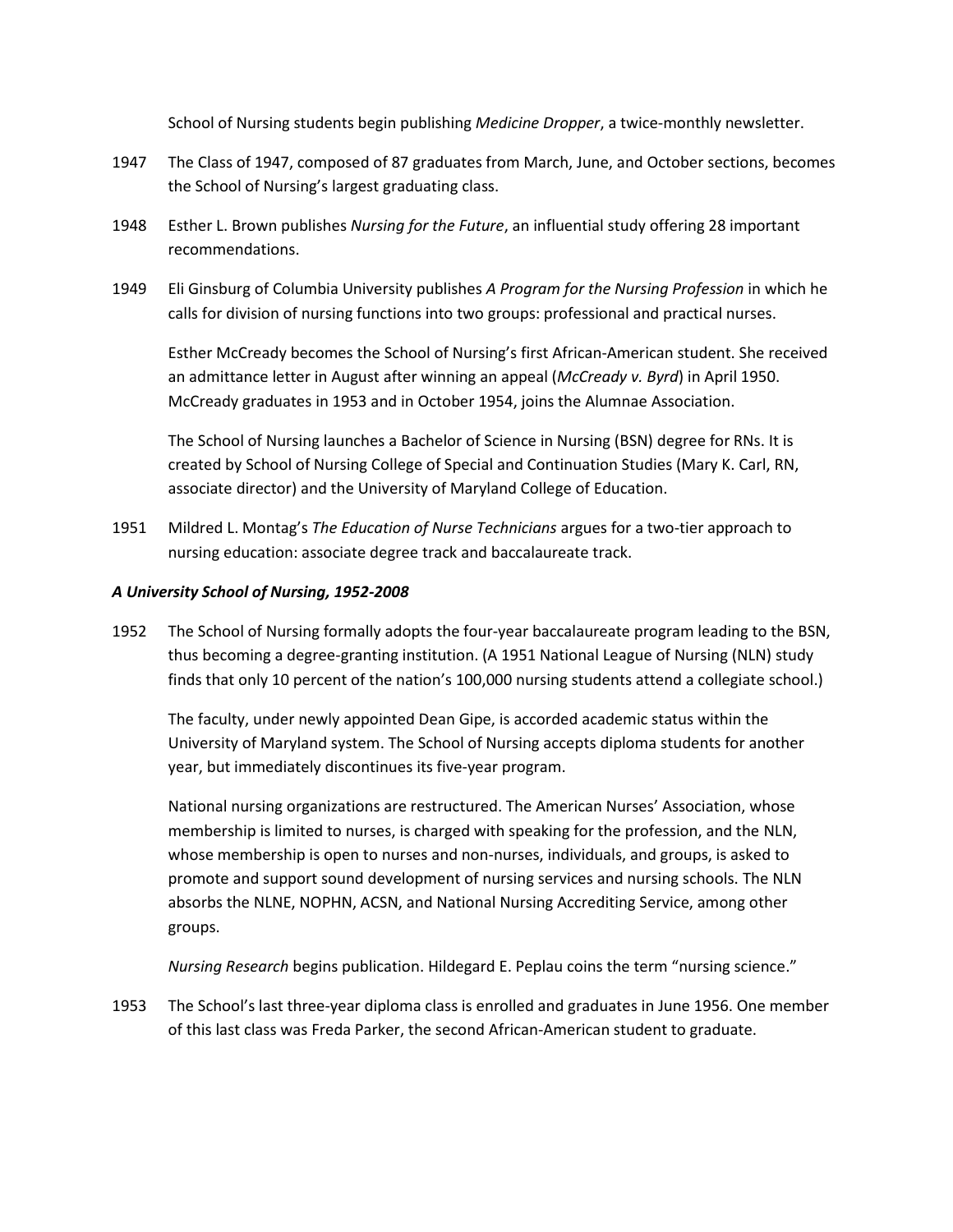The School of Nursing is notified that the diploma program was approved for accreditation by the NLN. The accreditation list is published in February 1955. The BSN program is surveyed but not eligible until the first class graduates.

The University of Maryland's Institute for Psychiatry and Human Behavior, housed in a University Hospital addition, opens.

School of Nursing students begin wearing white nylons and shoes instead of black.

President Dwight D. Eisenhower creates the Department of Health, Education & Welfare, the first cabinet-level agency with responsibility for the general welfare of the American people.

1954 The School of Nursing becomes a department of the University of Maryland Graduate School. Through Dean Gipe's efforts, the School of Nursing is designated by the Southern Regional Educational Board as one of six institutions to offer graduate programs in nursing.

The School of Nursing awards its first BSN degrees to nine members of the class of 1954.

A Practical Nursing program, a one‐year course under the direction of Ethel Monroe Troy, Class of 1917, begins with a class of 21 students. The program runs until 1972, graduating some 500 students.

University Hospital appoints Miss Aurelia Willers as its first director of nursing services, thus formally ending the practice of charging the School of Nursing superintendent with responsibility for both the nursing school and hospital nursing service.

- 1955 The School of Nursing's graduate program begins with the offering of a Master of Science with a major in psychiatric nursing. Other specialties follow: Maternal & Child Nursing (1956), Medical & Surgical Nursing (1958), Administration (1960), Child Psychiatric Nursing (1962), and Public Health Nursing (1963).
- 1956 Dr. R Adams Cowley, with Dean Gipe's assistance, creates a seven-woman thoracic surgery nursing team (known as "the chest team"). Among the team is Pat Keanealy Leather, Class of 1956. By 1962, the surgical unit is known as the Shock Trauma Center.

School of Nursing seniors begin spending four weeks at Montebello State Hospital to gain experience in long‐term illness and rehabilitation nursing.

Nursing research receives its first federal money with the launching of a nurse scientist research training grant program by the Division of Nursing, Public Health Services, U.S. Department of Health, Education, and Welfare (HEW).

1957 Baccalaureate and graduate programs are accredited for the first time by the NLN. (The School of Nursing is reaccredited in 1962.)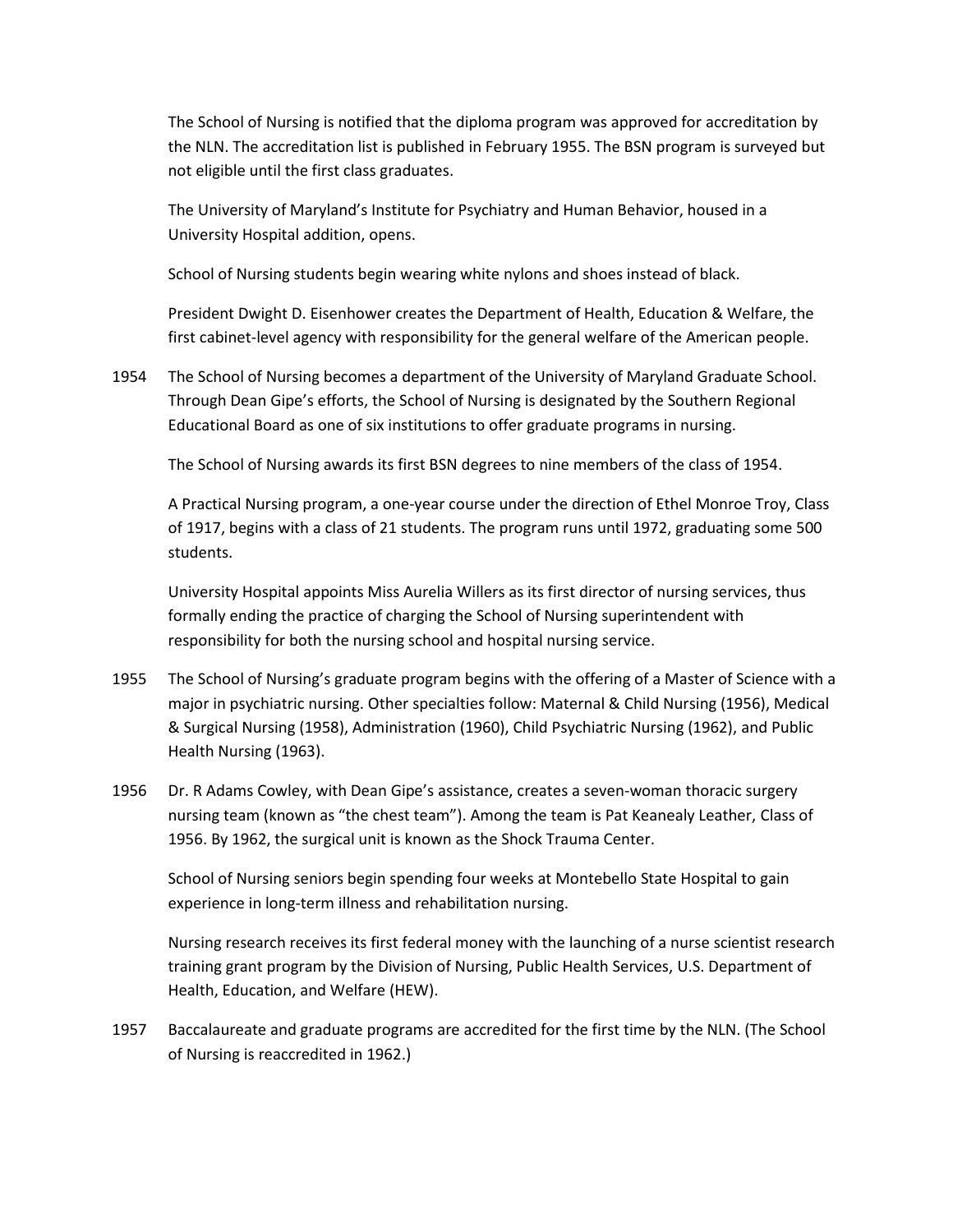1959 Whitehurst Hall is dedicated. A three‐story brick and limestone building, it is named for Sara A. Whitehurst, the first female member of the University of Maryland Board of Regents. It features classroom and administrative space, as well as a laboratory, lounge, and the dean's office.

The Pi Chapter of Sigma Theta Tau Honor Society of Nursing is established at the School of Nursing with 92 charter members. By 1970, there are 800 members.

- 1960 The Alumnae Association-run Nurses' Registry is discontinued and its members are transferred to the Central Registry of Baltimore.
- 1961 Hector Cardellino, former Navy corpsman, becomes the first male to earn a BSN at the School of Nursing.
- 1963 School of Nursing faculty numbers 45, 25 of whom are School of Nursing graduates.

The University Hospital wards are racially integrated.

*Nursing Science,* edited by Martha Rogers, begins publication.

1964 The School of Nursing and the Department of the Army sign a contractual agreement creating the Walter Reed Army Institute of Nursing (WRAIN), which is formally dedicated in summer 1966. Under the program, qualified students are awarded scholarships toward study for a BSN degree, provided they agree to serve in the Army Nurse Corps (as commissioned 2nd Lieutenants). The first WRAIN class of 60 graduated in June 1968, and over a 10-year period (1968‐1978), some 1,100 nurses.

The School of Nursing celebrates its 75<sup>th</sup> anniversary; W. Reginald Watkins completes the portrait of Louisa Parsons; and enrollment reaches 1,100.

The Federal Nurse Training Act is passed, making federal money available for expanding educational programs, building new facilities, and recruiting.

The ANA sponsors the first national nursing research conference.

1965 The Medicare program is created by the federal government.

The American Nurses' Association Position Paper on *Education for Nursing* is published.

The nurse practitioner movement begins with Dr. Loretta Ford and Dr. Henry Silver of Denver.

- 1966 Florence M. Gipe retires as dean of the School of Nursing.
- 1967 Dr. Marion I. Murphy is appointed dean of the School of Nursing, serving until 1978.
- 1968 The first class to complete the WRAIN program, the Class of 1968, graduates.

The School of Nursing opens a 40‐carrell auto‐tutorial laboratory.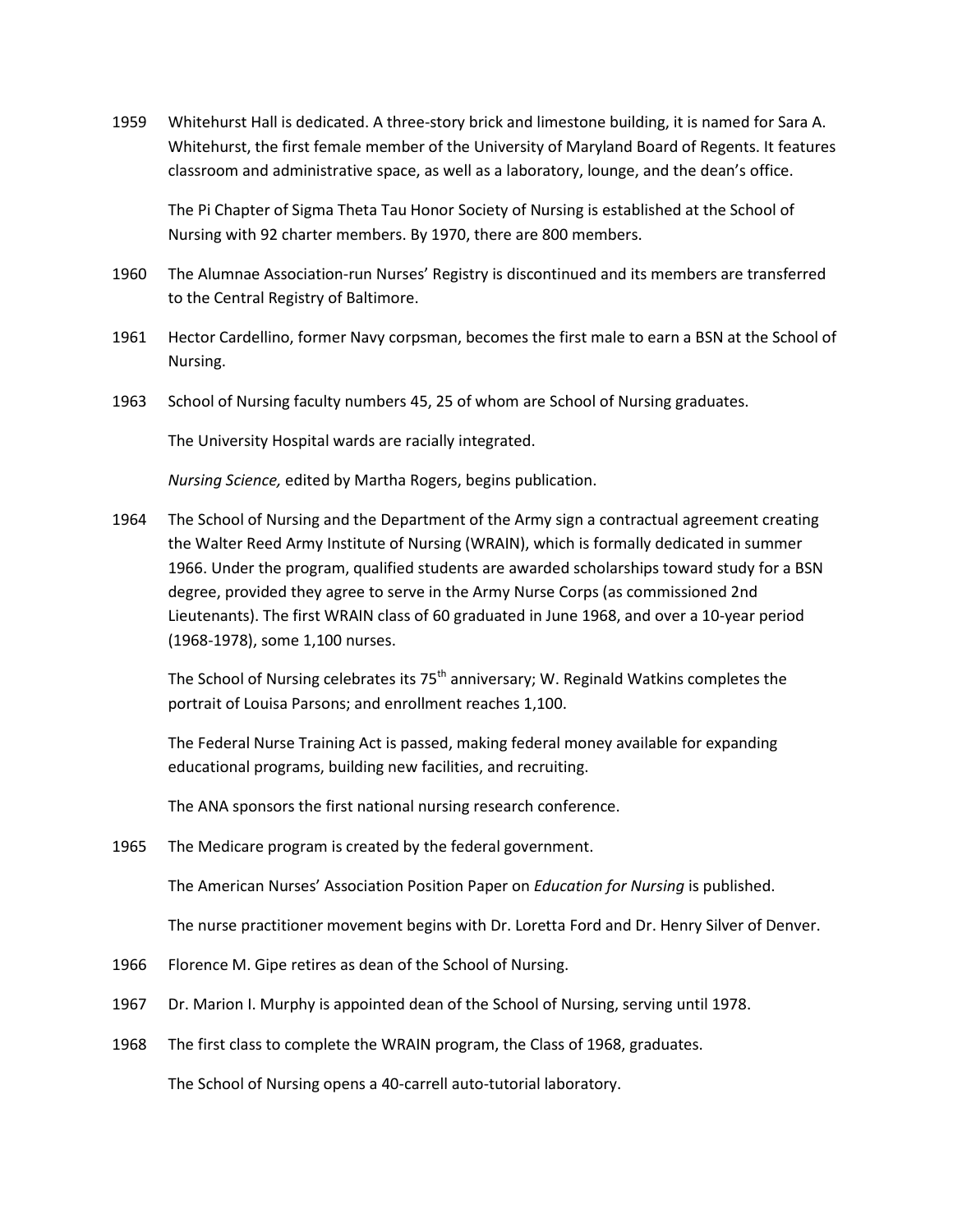1969 The School of Nursing begins a five‐year, multimedia, self‐instructional project designed to encourage faculty to develop learning experiences that utilize media in a self-instructional approach. A director of instructional media is hired in 1970.

Frances P. Koonz is appointed the School of Nursing's first director of continuing education.

The American Association of Colleges of Nursing (AACN) is formed.

1970 The new five-story School of Nursing building opens at 655 W. Lombard Street. It is dedicated at a public ceremony in April 1971.

The School of Nursing begins a Research Development Project, a five‐year project funded by the Division of Nursing, Public Health Service, Department of Health, Education, and Welfare. It is designed to improve patient care by giving key School of Nursing faculty members joint appointments in the Department of Nursing in University Hospital. The position of director of research is created.

Graduate nurses working at University Hospital are allowed to wear pants suits instead of traditional uniforms. Tunics must be worn with pants. The Alumni Association agrees to allow all School of Nursing graduates—not just association members—to wear the alumni pin.

- 1971 School of Nursing faculty bylaws include a standing committee on the Recruitment and Retention of Students from Minority Groups. By 1976, 12.5 percent of School of Nursing students are minorities (including 5.5 percent male).
- 1972 The School of Nursing is awarded a three-year grant by the Division of Nursing, National Institutes of Health, to offer short-term continuing education programs to prepare nurse practitioners.
- 1973 The Primary Care Nurse Practitioner program begins, consisting of 16 weeks of full-time work and emphasizing disease prevention and health maintenance.
- 1974 The School of Nursing satellite program at Mercy Hospital begins with 40 students.

The School of Nursing's Instructional Media Center opens.

The 1897 building at Lombard and Greene streets is demolished.

Two-hundred-plus students graduate in the Class of 1974, the largest graduating class ever and the first to complete the revised BSN curriculum.

1975 The Center for Research is created using a research development grant (1970‐75) from the Division of Nursing, Public Health Service, HEW.

An outreach program for community‐bound nurses begins in Western Maryland and on the Eastern Shore. (The first students graduate in June 1978.)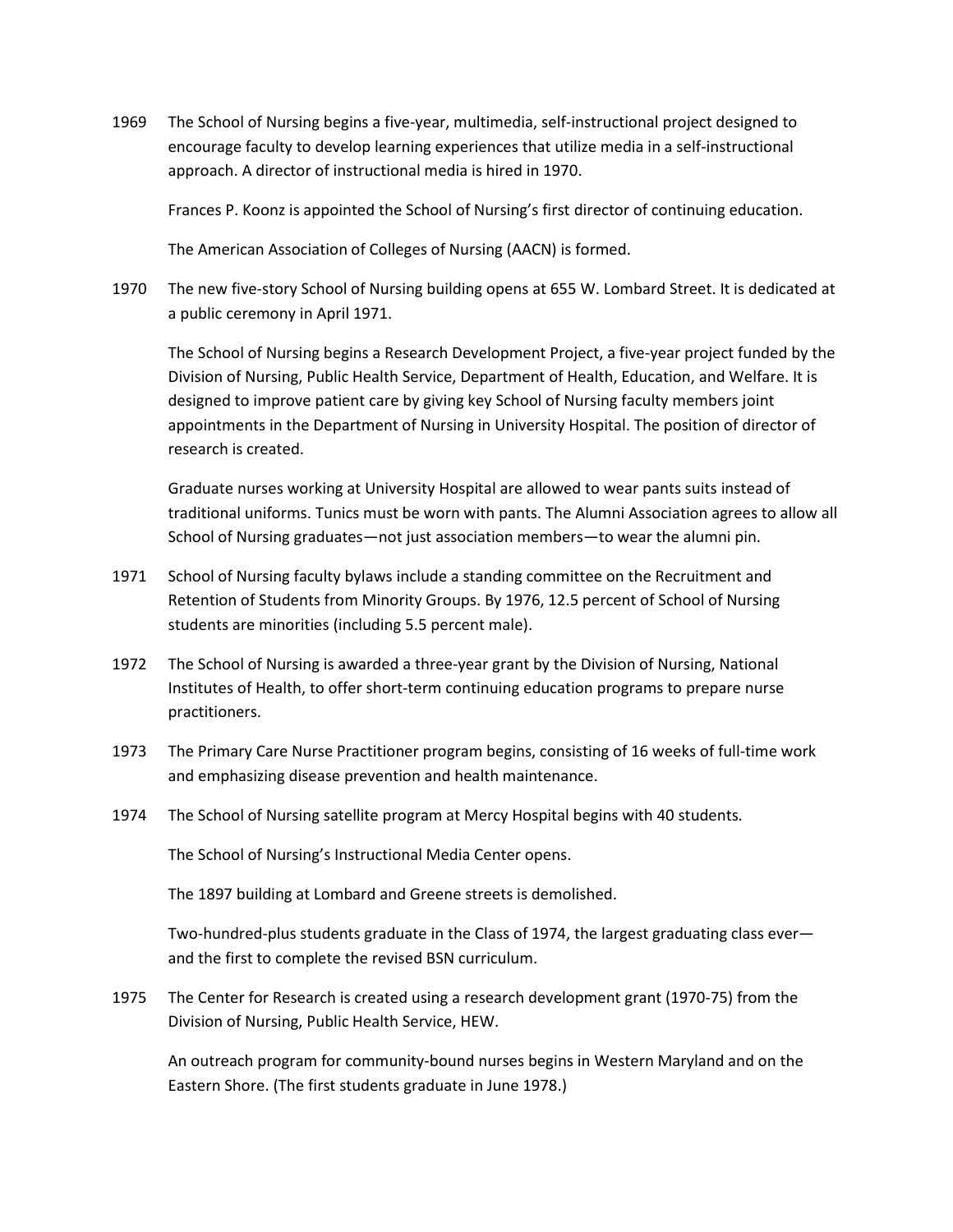- 1976 The School of Nursing becomes one of four sites for a Robert Wood Johnson Foundation fellowship to prepare post-master's and post-doctoral students in clinical primary care. A three‐year grant is awarded for \$675,000; the first fellow arrives in August 1977.
- 1978 Dr. Nan B. Hechenberger is appointed dean, serving until summer 1989.

Specialization of gerontological nursing is added to the master's curriculum.

Dr. Carolyn Waltz and Dr. R. Barker Bausell begin publishing *Evaluation & The Health Professions.* 

1979 The doctoral program begins, one of only 22 in the country. (Planning under Dr. Betty Lenz began in May 1977 with the program formally approved on December 12, 1978.) The first PhD is granted to Audrey Gift in May 1984 and by August 1985 there are seven graduates.

The Alumni Association ends a tradition begun in 1904 when it stops making and laundering "Flossies." The Class of 1979 is the last to wear the original cap. The association votes to use a disposable cap because point d'esprit lace is no longer available.

1980 The nation's first nursing/health policy master's specialty is launched with the help of consultant Jesse Scott, assistant U.S. surgeon general.

An outreach program for master's degree students begins in Western Maryland and on the Eastern Shore.

- 1981 The School of Nursing (continuing education faculty) organizes and sponsors its first nurse practitioner conference.
- 1982 The School of Nursing initiates a generic nursing program at the University of Maryland, Baltimore County (UMBC); in 1983 the RN-to-BSN program is relocated to the UMBC campus.

The School of Nursing launches a trauma/critical care master's specialty.

Prospective payment system/diagnosis‐related groups (PPS/DRG) are introduced.

- 1984 The School of Nursing is ranked 11th among schools of nursing nationally in the annual *U.S. News & World Report* America's Best Graduate School guide.
- 1985 The School of Nursing creates a Board of Visitors consisting of professionals, business people, and alumni.

The School of Nursing announces a donation of \$1.5 million by alumna Sonya Gershowitz Goodman, BSN 1973, MS 1978, to establish an endowed chair in gerontology.

1988 The School of Nursing introduces the nation's first master's specialty in nursing informatics, under the direction of Dr. Barbara R. Heller, chair of the Department of Education,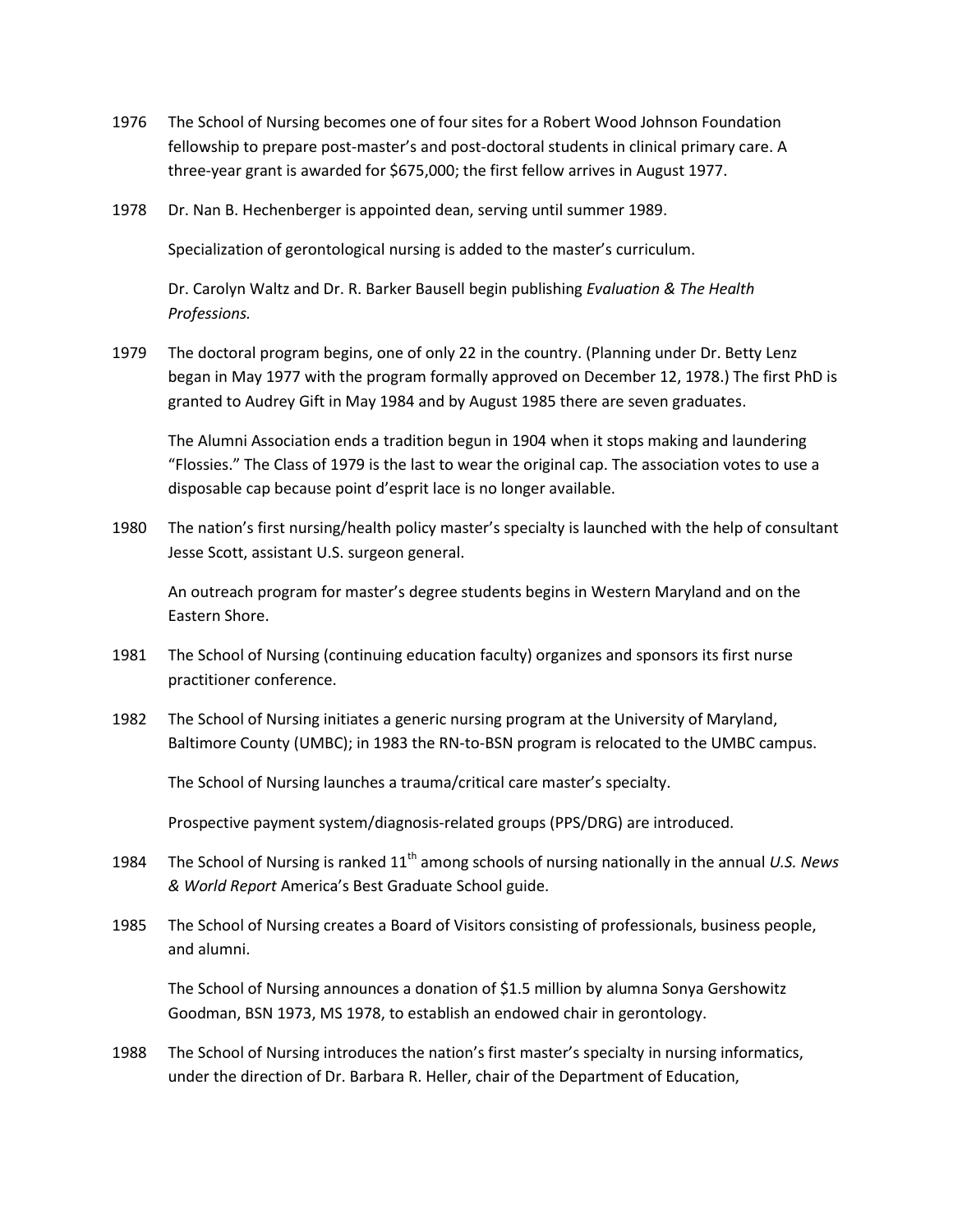Administration, and Health Policy and Carol Romano, director of Clinical Information Systems and Quality Assurance at the Clinical Center, National Institutes of Health.

1989 Dr. Hechenberger resigns as dean and in October becomes president of Neumann College. Dr. Frieda M. Holt is appointed acting dean.

Master's program expansion includes a new geriatric nurse practitioner program, three subspecialties in gerontology (trauma, oncology, psychiatric nursing), and the nation's first nursing health policy master's specialty.

The School of Nursing celebrates its 100<sup>th</sup> anniversary.

The University of Maryland Medical Center opens a 138‐bed trauma center named for Dr. R Adams Cowley. It features a 10‐bed pediatric intensive care unit, a 32‐bed antepartum and postpartum unit, a newborn nursery, coronary care and progressive care units, and a new three‐unit cardiac catheterization suite.

1990 The School of Nursing and Johns Hopkins University School of Nursing organize the first annual Nursing Research Conference.

The Helene Fuld Nursing Laboratories, a \$138,000 mini‐hospital for undergraduates, opens in Whitehurst Hall. Dr. Patricia G. Morton was instrumental in creating the first lab.

School of Nursing faculty, students, and alumni are called to active duty during Operation Desert Shield and Desert Storm. They serve in U.S. military hospitals, contingency hospitals in Germany and England, hospital ships in the Persian Gulf, and near the front lines in Saudi Arabia.

Dr. Barbara R. Heller is appointed the School of Nursing's fourth dean.

The School of Nursing is ranked eighth (sixth among public universities) in the annual *U.S. News & World Report* America's Best Graduate School guide published in May‐June.

1991 Dr. Beverly A. Baldwin, a nationally prominent scholar in geriatric mental health, is appointed to the Sonya Ziporkin Gershowitz Chair in Gerontological Nursing.

The School of Nursing hosts its first Summer Institute in Nursing Informatics.

The School of Nursing is reorganized into four academic departments.

1993 The School of Nursing launches Open Gates Health Center, a community-based, nurse-managed center designed to serve the medical needs of the elderly, women, and children living in southwest Baltimore.

A neonatal master's specialty begins in the Department of Maternal and Child Health.

The School of Nursing opens school‐based wellness centers in 17 schools in Baltimore City, Baltimore County, Harford County, and on the Eastern Shore.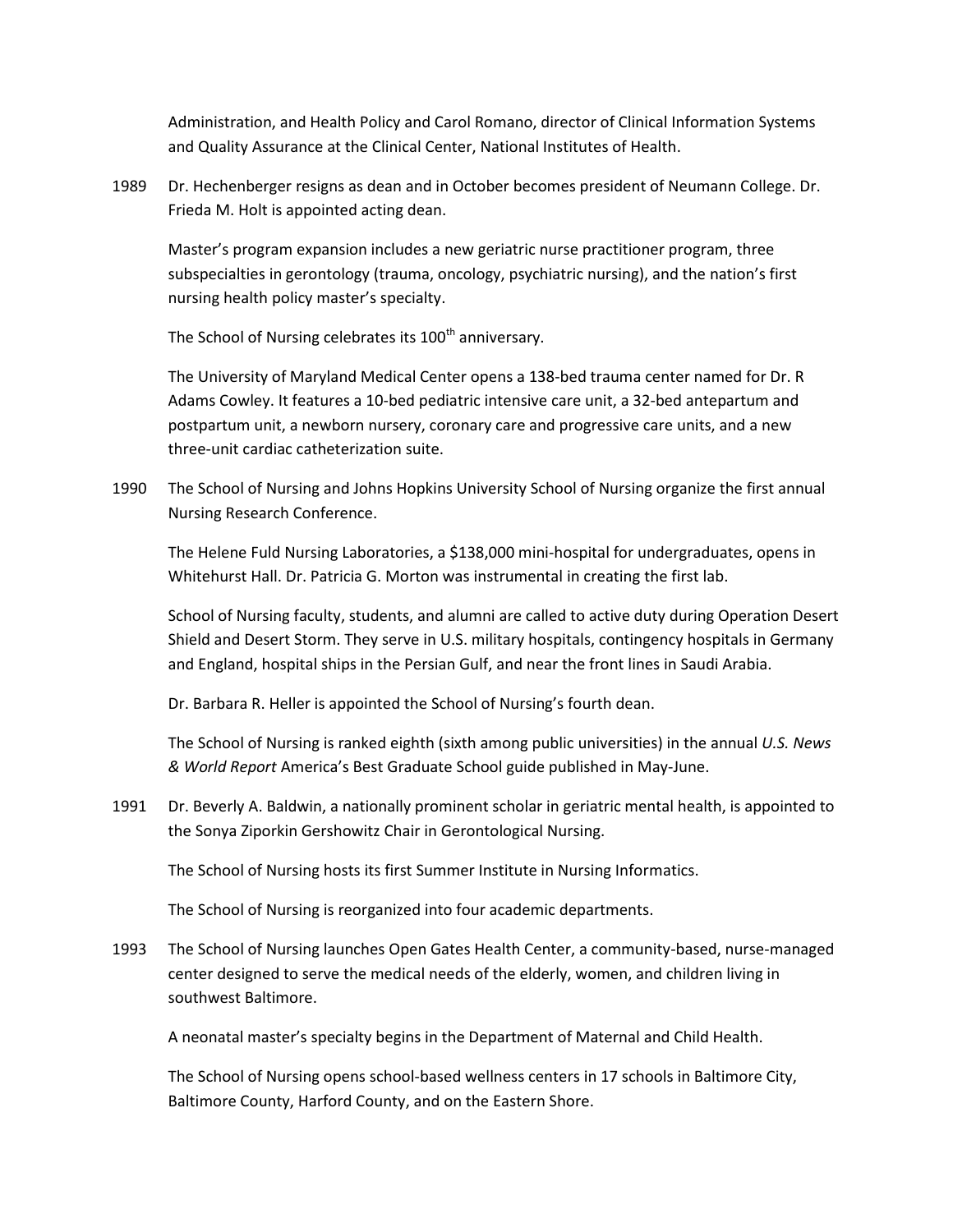- 1994 The Governor's Wellmobile, a mobile unit designed to provide primary care and preventative health services to Maryland residents, is dedicated. Staffed by School of Nursing nurse practitioners and nursing students, the Wellmobile is managed by the Department of Maternal and Child Health.
- 1995 The first issue of *Nursing Policy Forum* is published. It is developed by nursing health policy faculty; Dr. Carole Jennings is the editor.
- 1996 Groundbreaking for the new School of Nursing building takes place.

The School of Nursing is ranked sixth in the annual *U.S.News & World Report* America's Best Graduate School guide. The School now offers 20 specialties at the master's level and introduces two new tracks of certification as Gerontological Nurse Practitioner and Acute Care Nurse Practitioner.

The School of Nursing adds a portfolio requirement for PhD students.

The  $100<sup>th</sup>$  anniversary of the Alumni Association is celebrated. The organization becomes an internal alumni association of the School of Nursing Office of Alumni Affairs and University of Maryland at Baltimore Office of Institutional Advancement.

The School of Nursing starts offering a complete RN-to-BSN program and three master's specialties at the Universities at Shady Grove in Rockville, Md.

Enrollment reaches an all‐time high of 1,606.

1997 The School of Nursing announces partnership with Henrietta Szold Hadassah-Hebrew University School of Nursing in Jerusalem.

The School of Nursing introduces Maryland's first weekend graduate program in nursing and a new Psychiatric Primary Care Nurse Practitioner specialty.

1998 Among graduate specialty nursing programs, three at the School of Nursing rank in the top 10: Clinical Nurse Specialist, Adult Nurse Practitioner and Geriatric Nurse Practitioner, according to *U.S.News & World Report*.

The School of Nursing offers its first Web‐based course.

Whitehurst and Parsons Halls are demolished.

A new \$38 million, 154,000 square foot, seven-story School of Nursing building is dedicated.

1999 A new master's degree specialty in nurse-midwifery is established.

The School of Nursing graduates 526 students.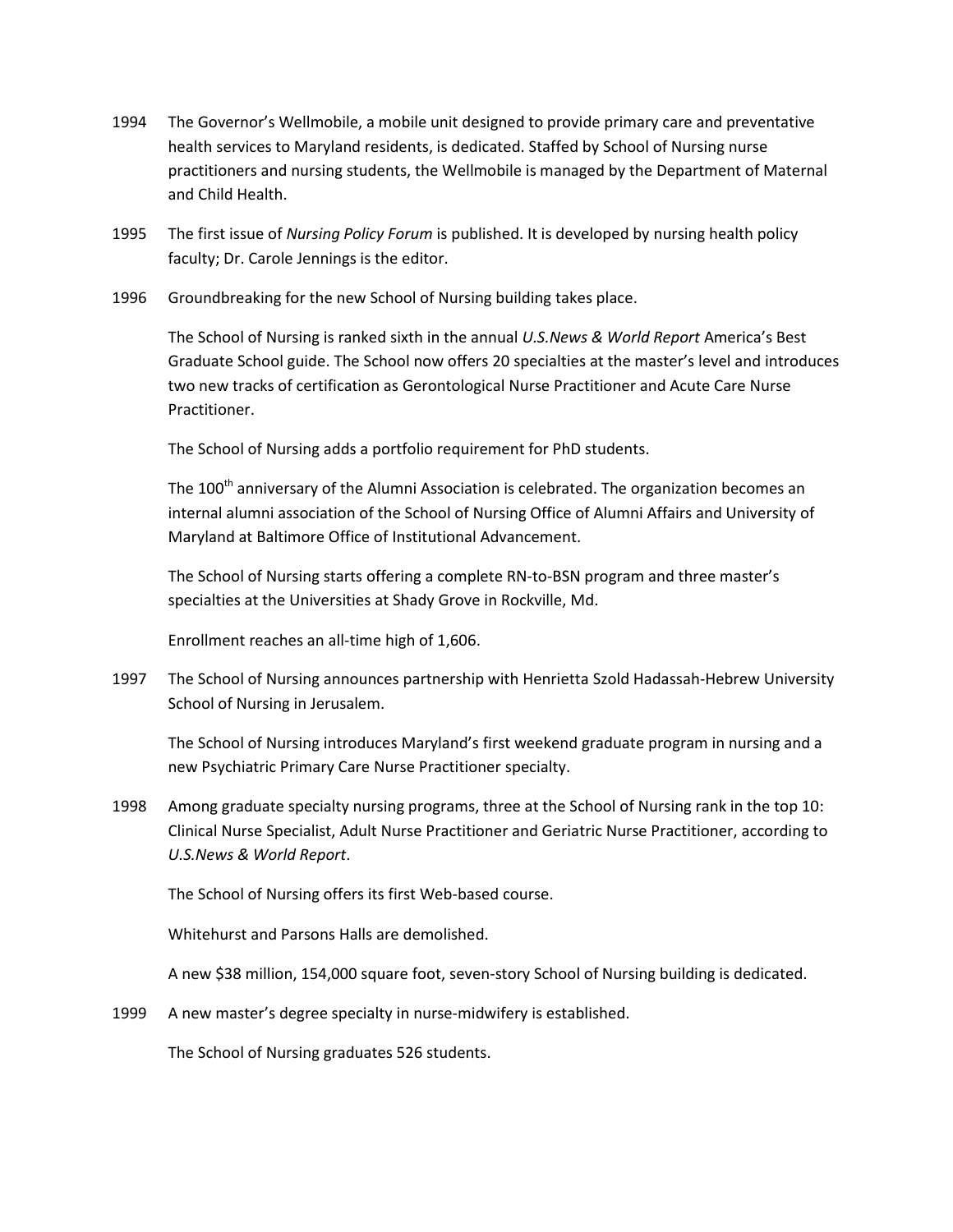The Hilda Mae Snoops Memorial Scholarship is established by William Donald Schaefer. The School's Living History Museum opens. The School of Nursing's doctoral program celebrates its 20<sup>th</sup> anniversary.

The Alumni Association votes to become an all‐inclusive organization, thus eliminating dues and opening membership to every graduate.

The School of Nursing creates an Office of Research.

The Center for Community Partnerships for Children and Families, a gateway for communities, is established.

2000 The Pediatric Ambulatory Center, operated by the Schools of Nursing and Medicine, opens in the School of Nursing.

The Clinical Scholars Program is launched.

Five specialty programs (Nursing Service Administration, Adult Nurse Practitioner, Gerontology, Psychiatric,/Mental Health, and Community/Public Health Nursing make the top 10 in the annual *U.S.News & World Report* rankings.

2001 The School of Nursing launches its first RN-to-BSN online degree option.

School enrollment of 1,401 includes 138 men.

2002 The School of Nursing inaugurates its fifth Governor's Wellmobile.

Groundbreaking for the new Open Gates Health Center facility in Pigtown/Washington Village takes place.

The School of Nursing is designated a Pan American Health Organization/World Health Organization Collaborating Center for Nursing in Mental Health Promotion.

Grants and contracts equaling approximately \$18 million are awarded to the School of Nursing; the School's capital campaign reaches \$10 million.

First class of students graduate from the School's program at the Universities at Shady Grove.

Dr. Janet D. Allan is appointed the School of Nursing's fifth dean.

- 2003 The School of Nursing launches the first Strategic Plan (2003-2007) under Dean Allan's tenure.
- 2004 The School of Nursing begins a master's specialty in nurse anesthesia, the only one in Maryland.

Esther McCready, the first African‐American student admitted to the School of Nursing, is inducted into the Maryland Women's Hall of Fame.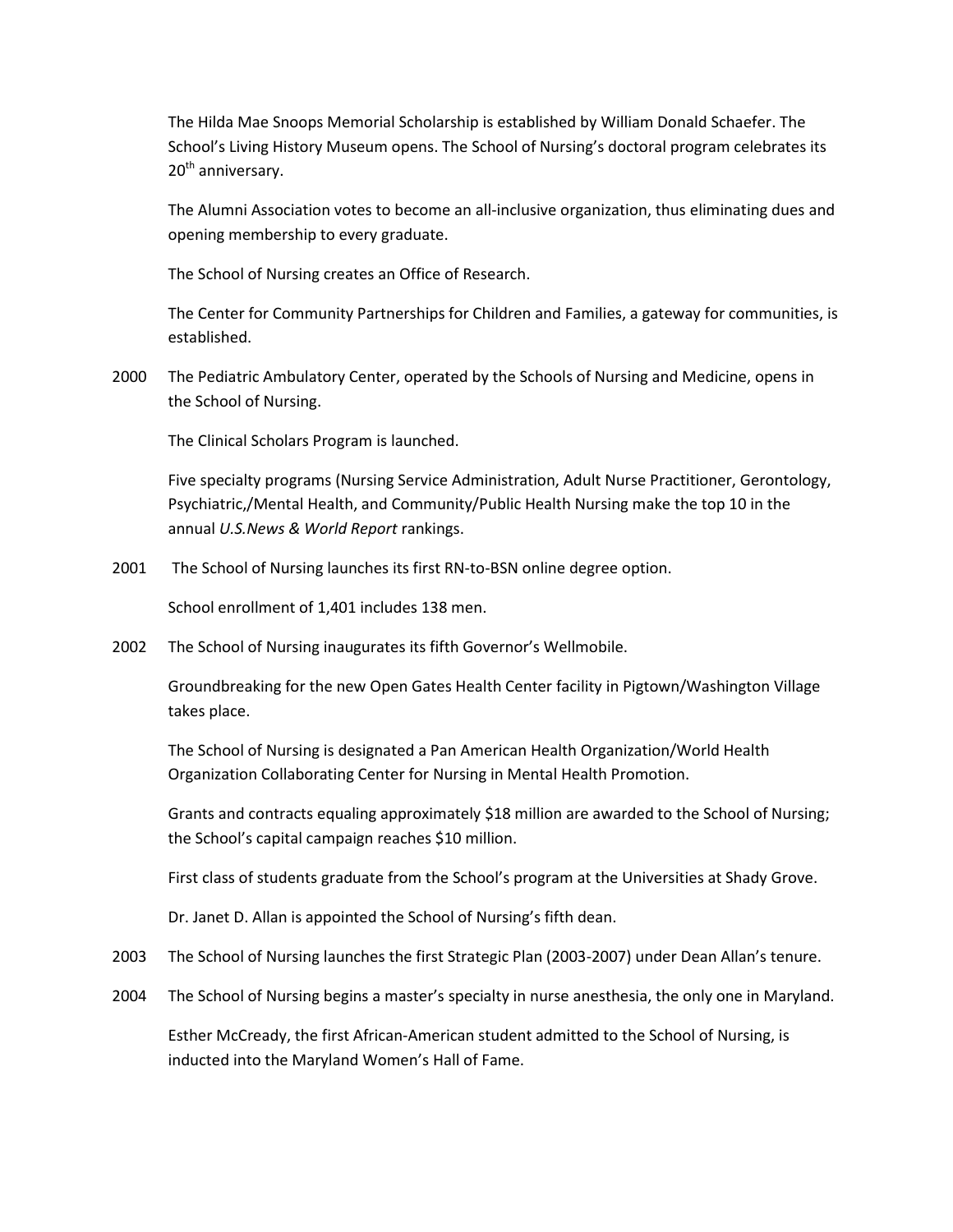The School of Nursing participates in the International Virtual Nursing School Web‐based learning initiative.

The School of Nursing launches a new honors program to recruit outstanding students and prepare them for leadership roles in clinical, research, and academic settings.

The Clinical Research Management master's specialty is launched.

The Institute for Educators in Nursing and Health Professions is initiated to address the critical and growing shortage of nurse faculty in Maryland and across the nation.

The School of Nursing's first Research Center of Excellence, The Center for Occupational and Environmental Health and Justice, is launched.

2005 The School of Nursing begins a Clinical Nurse Leader program, the only one of its kind in Maryland. The program allows people with a non‐nursing bachelor's degree to obtain an MS degree in nursing.

The School of Nursing sends two Wellmobiles to help victims of Hurricane Katrina in Mississippi. The School also accepts students displaced by Hurricane Katrina.

The Maryland Health Services Cost Review Commission, in collaboration with the Maryland Higher Education Commission, approves funding for a 10-year, \$10-million Nurse Support Program to support two initiatives to help alleviate Maryland's critical shortage of bedside nurses and nurse educators.

2006 The School of Nursing is named a Center of Excellence in Simulation Education by Laerdal Medical.

Seventeen students become the first graduates of the School of Nursing's Nurse Anesthesia master's specialty.

2007 The School of Nursing is ranked 17th by *U.S. News and World Report's* ranking America's Best Graduate School guide. Three of the School's master's specialties are also ranked – Family Nurse Practitioner, No. 5, and Adult Nurse Practitioner and Nursing Service Administration, No. 6.

The School of Nursing ranks 33<sup>rd</sup> among nursing schools receiving funding from the National Institutes of Health.

The School of Nursing launches the second Strategic Plan (2007-2011) under Dean Allan's tenure.

The School of Nursing and Army Nurse Corps (ANC) partner to address the nurse shortage. The program calls for up to eight ANC officers to be utilized as undergraduate faculty members for up to two years. Six ANC officers begin teaching at the School in fall 2007.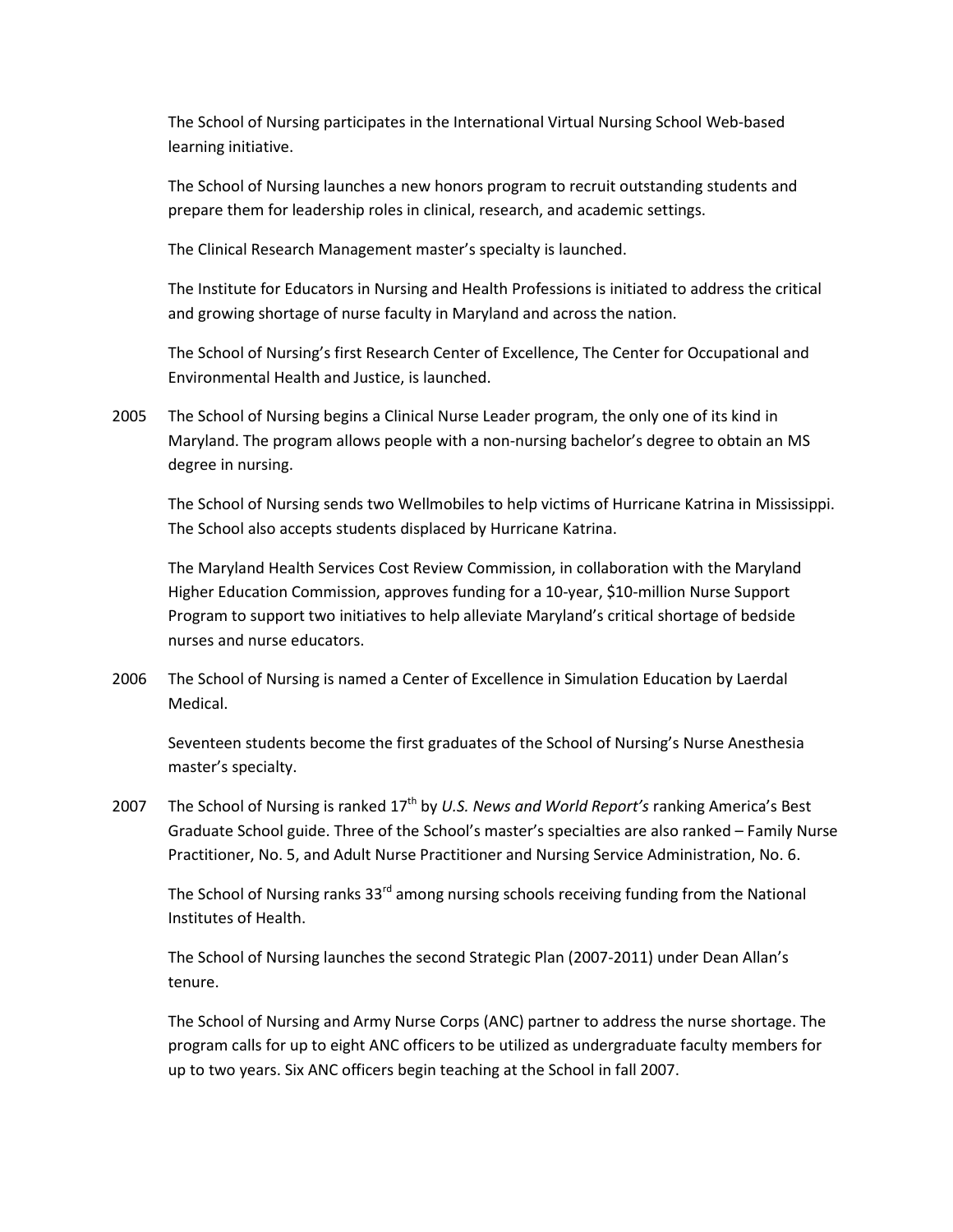"Who Will Care," a comprehensive plan developed by hospital and nursing school leaders to address the nurse shortage, is unveiled. The plan calls for an increase of 1,800 first-year nursing students across the state beginning in 2009 and continuing indefinitely. The plan will be achieved through increases in funding and faculty members. The School of Nursing is one of the leaders in this initiative.

2008 The School of Nursing expands its BSN program at the Universities at Shady Grove.

The School of Nursing's Adult Nurse Practitioner and Gerontological Nurse Practitioner master's specialties combine in response to a recommendation by the American Association of College Nursing.

The School of Nursing is among the first nursing schools in the nation to receive the Robert Wood Johnson Foundation New Careers in Nursing Scholarship Funds.

2009 The School of Nursing receives the largest-ever gift, \$1 million, from alumna Mary Catherine Bunting.

The School of Nursing establishes its second Center of Research Excellence – the Center for Disorders in Neuroregulatory function.

Dean Allan and BSN student Hershaw Davis are selected to participate in President Obama's Town Hall Meeting on health care reform.

The School of Nursing establishes the Office of Global Health to bring together all of its international health programs and activities. Dr. Jeffrey Johnson is named director.

The School of Nursing's BSN, MS, and DNP programs receive a maximum five-year accreditation by Commission on Collegiate Nursing Education.

2010 The School of Nursing receives the American Association of Colleges of Nursing's Innovations Award for integrating evidence-based practice through all curricula.

The School of Nursing joins the Maryland Alliance to achieve greater diversity among health care professionals.

2011 The School of Nursing graduates a record number of students – 626.

The Student Success Center is established with a grant from "Who Will Care?"

The School of Nursing rises to  $19<sup>th</sup>$  among nursing schools receiving funding from the National Institutes of Health.

Dean Allan co-chairs the Maryland Action Coalition Steering Committee and leads the State Summit to develop a strategic plan to implement the recommendations of the Institute of Medicine's Report on the Future of Nursing.